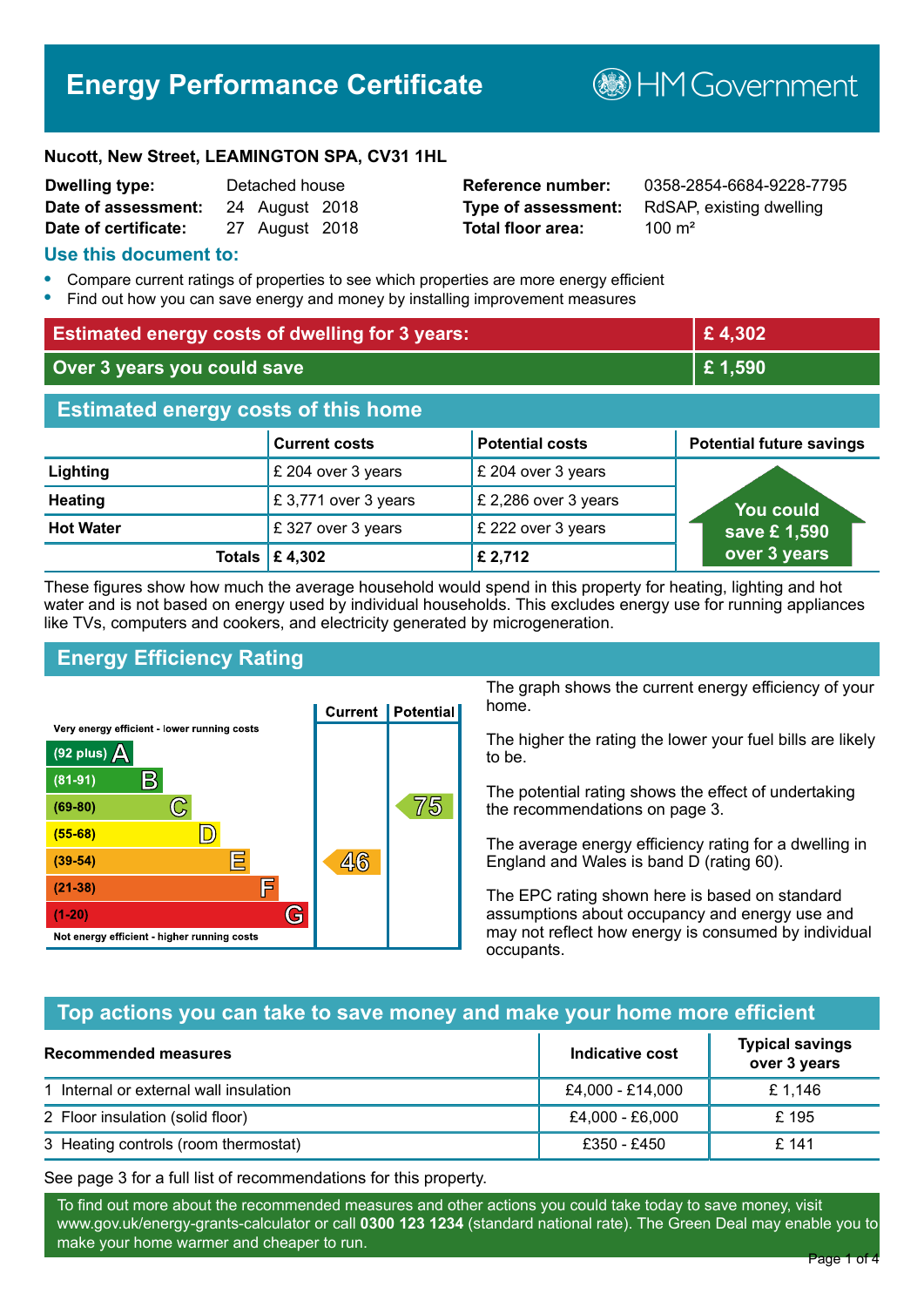#### **Summary of this home's energy performance related features**

| <b>Element</b>        | <b>Description</b>                             | <b>Energy Efficiency</b> |
|-----------------------|------------------------------------------------|--------------------------|
| Walls                 | Solid brick, as built, no insulation (assumed) | *****                    |
| Roof                  | Pitched, no insulation (assumed)               | *****                    |
| Floor                 | Solid, no insulation (assumed)                 |                          |
| Windows               | Fully double glazed                            | ★★★☆☆                    |
| Main heating          | Boiler and radiators, mains gas                | ★★★★☆                    |
| Main heating controls | Programmer, TRVs and bypass                    | ★★★☆☆                    |
| Secondary heating     | None                                           |                          |
| Hot water             | From main system                               | ★★★★☆                    |
| Lighting              | Low energy lighting in all fixed outlets       | *****                    |

Current primary energy use per square metre of floor area: 405 kWh/m² per year

The assessment does not take into consideration the physical condition of any element. 'Assumed' means that the insulation could not be inspected and an assumption has been made in the methodology based on age and type of construction.

#### **Low and zero carbon energy sources**

Low and zero carbon energy sources are sources of energy that release either very little or no carbon dioxide into the atmosphere when they are used. Installing these sources may help reduce energy bills as well as cutting carbon. There are none provided for this home.

#### **Your home's heat demand**

For most homes, the vast majority of energy costs derive from heating the home. Where applicable, this table shows the energy that could be saved in this property by insulating the loft and walls, based on typical energy use (shown within brackets as it is a reduction in energy use).

| <b>Heat demand</b>           | <b>Existing dwelling</b> | Impact of loft<br>insulation | Impact of cavity<br>wall insulation | Impact of solid<br>wall insulation |
|------------------------------|--------------------------|------------------------------|-------------------------------------|------------------------------------|
| Space heating (kWh per year) | 22.789                   | (4,694)                      | N/A                                 | (8,047)                            |
| Water heating (kWh per year) | 2,235                    |                              |                                     |                                    |

You could receive Renewable Heat Incentive (RHI) payments and help reduce carbon emissions by replacing your existing heating system with one that generates renewable heat, subject to meeting minimum energy efficiency requirements. The estimated energy required for space and water heating will form the basis of the payments. For more information, search for the domestic RHI on the www.gov.uk website.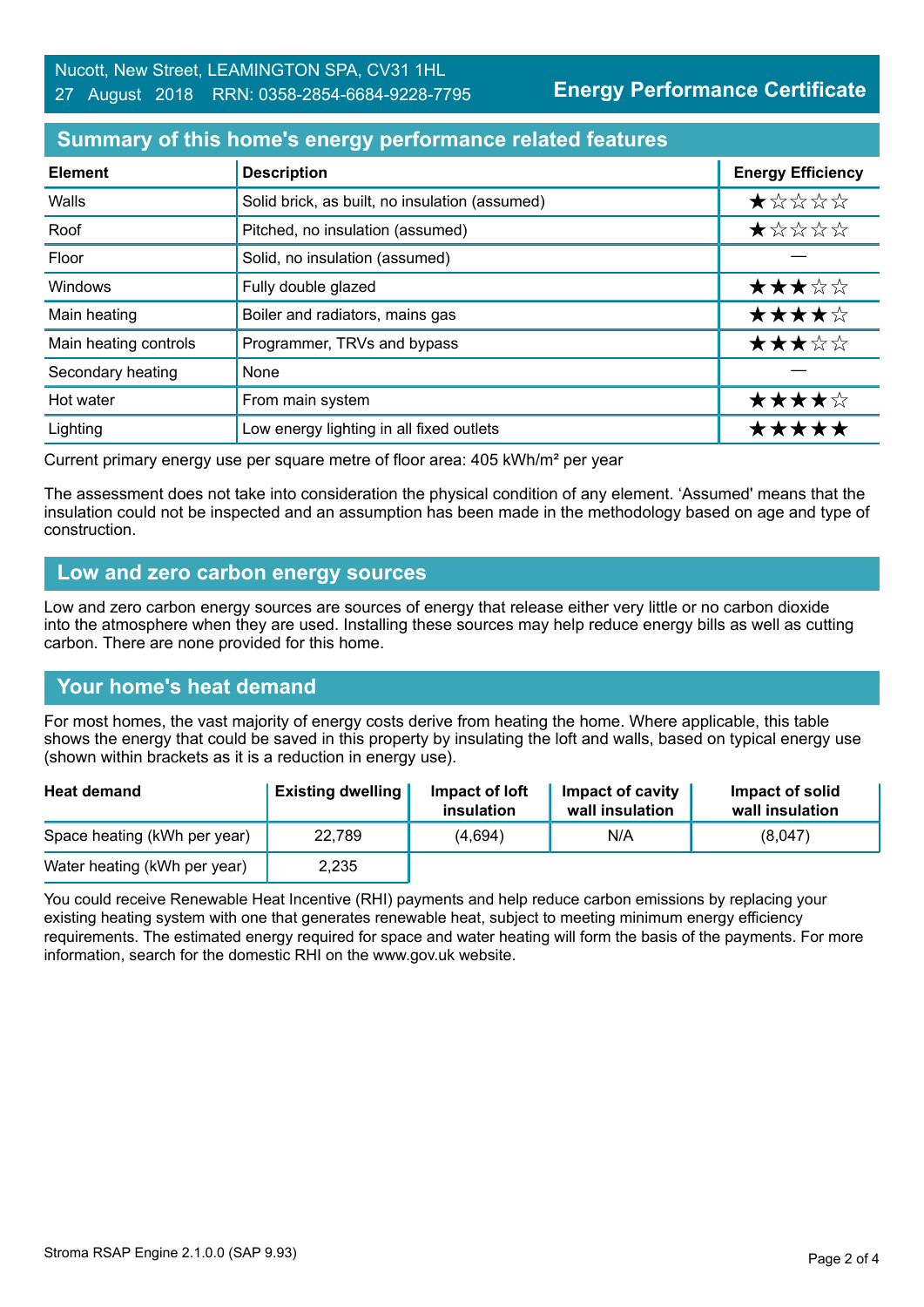#### Nucott, New Street, LEAMINGTON SPA, CV31 1HL 27 August 2018 RRN: 0358-2854-6684-9228-7795

#### **Recommendations**

The measures below will improve the energy performance of your dwelling. The performance ratings after improvements listed below are cumulative; that is, they assume the improvements have been installed in the order that they appear in the table. Further information about the recommended measures and other simple actions you could take today to save money is available at www.gov.uk/energy-grants-calculator. Before installing measures, you should make sure you have secured the appropriate permissions, where necessary. Such permissions might include permission from your landlord (if you are a tenant) or approval under Building Regulations for certain types of work.

| <b>Recommended measures</b>          | Indicative cost  | <b>Typical savings</b><br>per year | <b>Rating after</b><br>improvement |
|--------------------------------------|------------------|------------------------------------|------------------------------------|
| Internal or external wall insulation | £4,000 - £14,000 | £ 382                              | D60                                |
| Floor insulation (solid floor)       | £4,000 - £6,000  | £ 65                               | D62                                |
| Heating controls (room thermostat)   | £350 - £450      | £47                                | <b>D64</b>                         |
| Solar water heating                  | £4,000 - £6,000  | £ 35                               | <b>D65</b>                         |
| Solar photovoltaic panels, 2.5 kWp   | £5,000 - £8,000  | £ 299                              | C75                                |

### **Opportunity to benefit from a Green Deal on this property**

Green Deal Finance allows you to pay for some of the cost of your improvements in instalments under a Green Deal Plan (note that this is a credit agreement, but with instalments being added to the electricity bill for the property). The availability of a Green Deal Plan will depend upon your financial circumstances. There is a limit to how much Green Deal Finance can be used, which is determined by how much energy the improvements are estimated to **save** for a 'typical household'.

You may be able to obtain support towards repairs or replacements of heating systems and/or basic insulation measures, if you are in receipt of qualifying benefits or tax credits. To learn more about this scheme and the rules about eligibility, call the Energy Saving Advice Service on **0300 123 1234** for England and Wales.